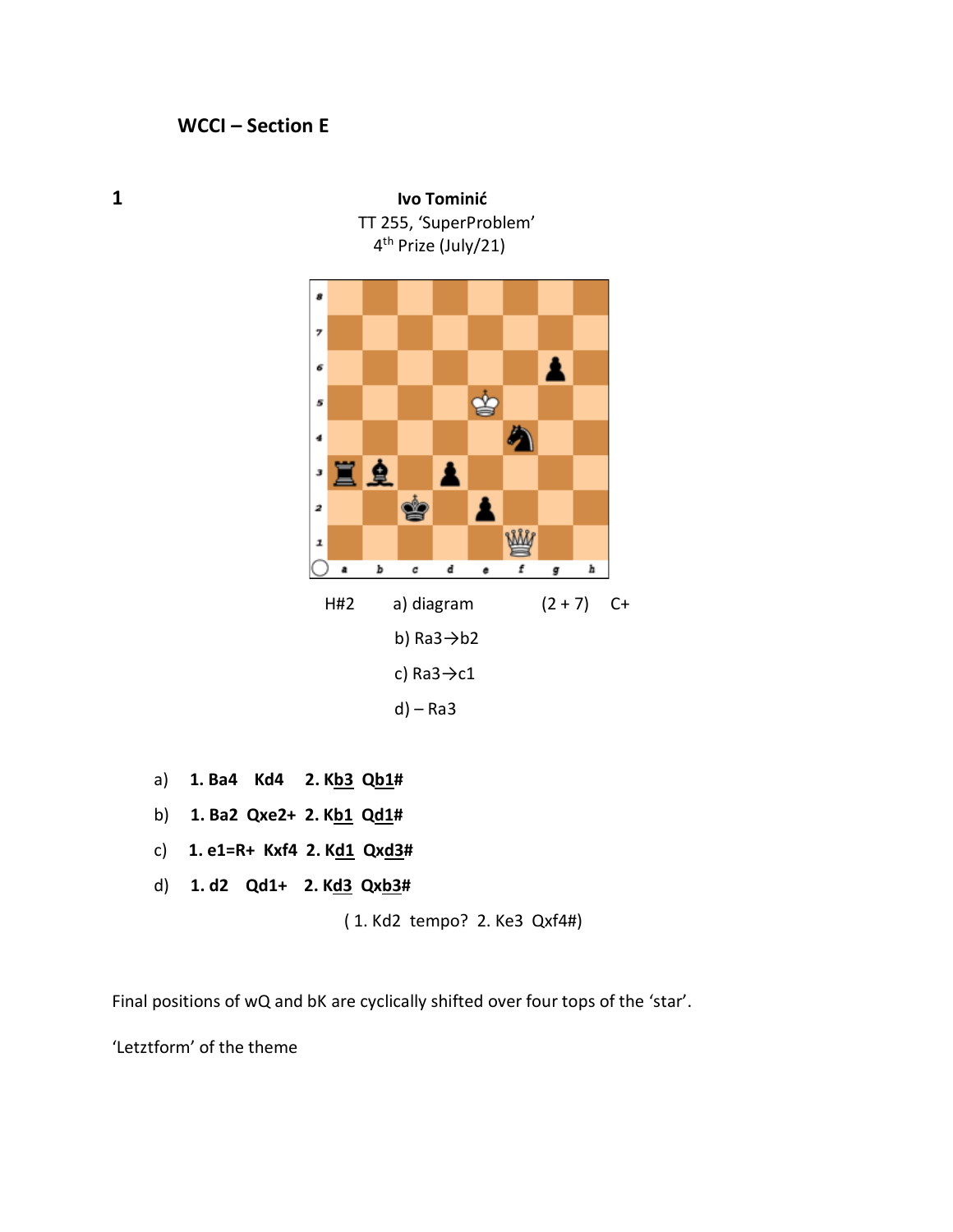## **2 Ivo Tominić**  2395, 'The Macedonian Problemist' No.63 (09-12/20)



- a) **1. Sh2 Rg5 2. Qh1! Bxd3#**
- b) **1. Bg8! Bxd7 2. Rf7 Rxa2#**

2x Sequence of 3 bicolor gate-openings ('domino effect')

White active units interchange their roles.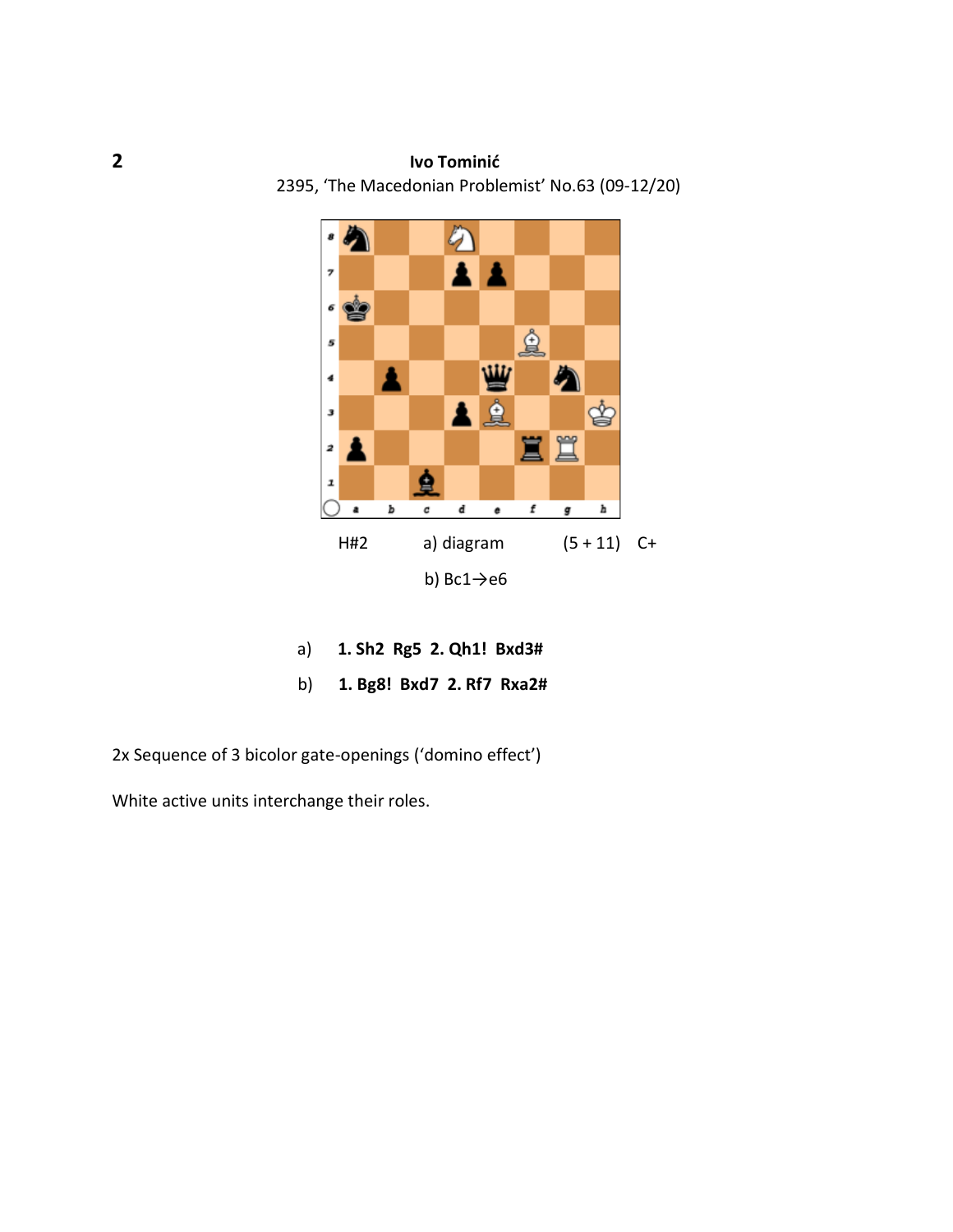## **3 Ivo Tominić**

2477, 'The Macedonian Problemist' No.65 (05-08/21)



- a) **1. Rg6 Bf6** (1….Sd3? 2.e4 Sd4+?!) **2. ef4 Sd4#**
- b) **1. Ra5 Bb5** (1….Sd2? 2.c3 Sd3+?!) **2. cb3 Sd3#**

Harmful effects of B1 and B2 are line-opening and unblock, respectively – tries (in parantheses) can provide only for the latter.

Zilahy, 2x Umnov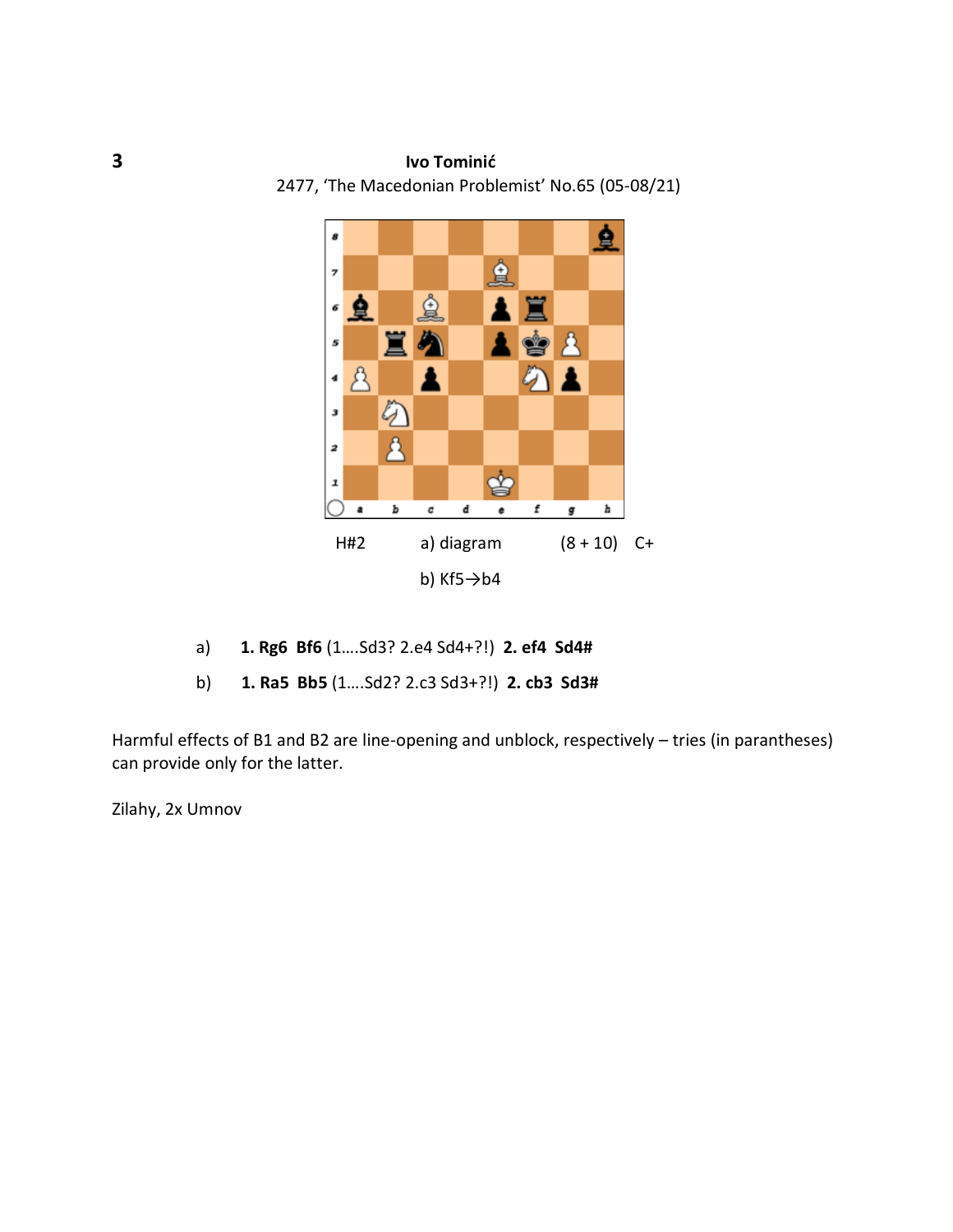## **4 Ivo Tominić**

 $\boldsymbol{s}$  $\pmb{\tau}$  $\ddot{a}$ ♔ 6  $\Delta$  $\pmb{s}$ ₫ ė  $\blacktriangleleft$ 罝 з  $\mathscr{D}$ 罝 2 ₿ ⇪  $\mathbf{z}$ b  $\pmb{c}$ d  $\bullet$ f h a g H#2 2 Solutions  $(6+6)$  C+

2283, 'The Macedonian Problemist' No.58-60 (01-12/19)

| 1. Rf2 Bxd4 2. Rc3 Bc5#   |
|---------------------------|
| $1.$ Rg2 Sxd4 2. Ra3 Sc6# |

2x Anticipatory unpin with self-interference (B1)

2x Unpin with self-block (B2)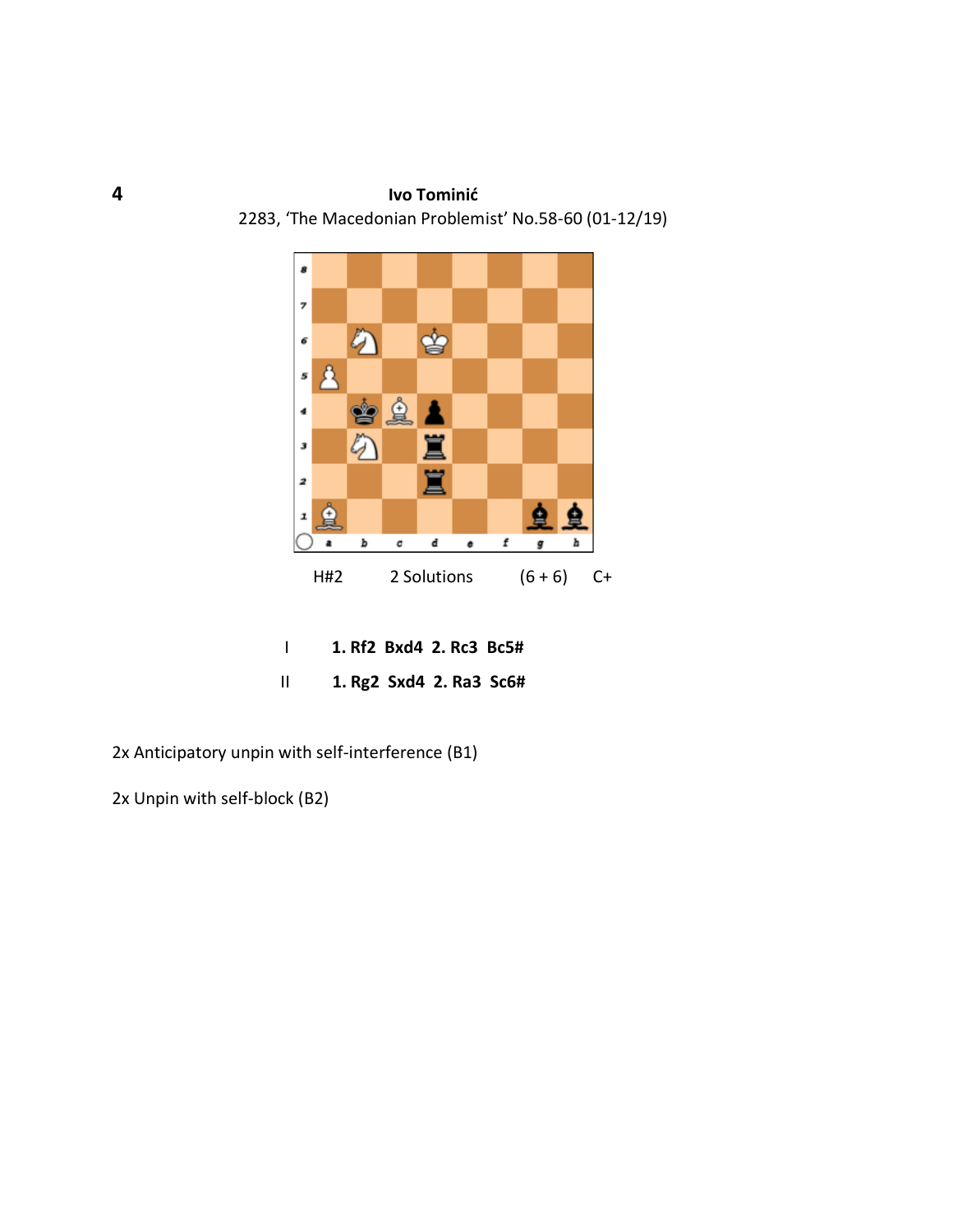## **5 Ivo Tominić**

2430, 'The Macedonian Problemist' No.64 (01-04/21)



|  | 1. Ra3 A $f4$ (1Bf6?) 2. Bg1+ B Sf2# |  |
|--|--------------------------------------|--|
|  | 1. Bg1 B Bf6 $(114)$ 2. Ra3+ A Sc3#  |  |

Moves W1 are separated by pining.

2x FML-effect forced by cross-check

Reciprocal change of black moves